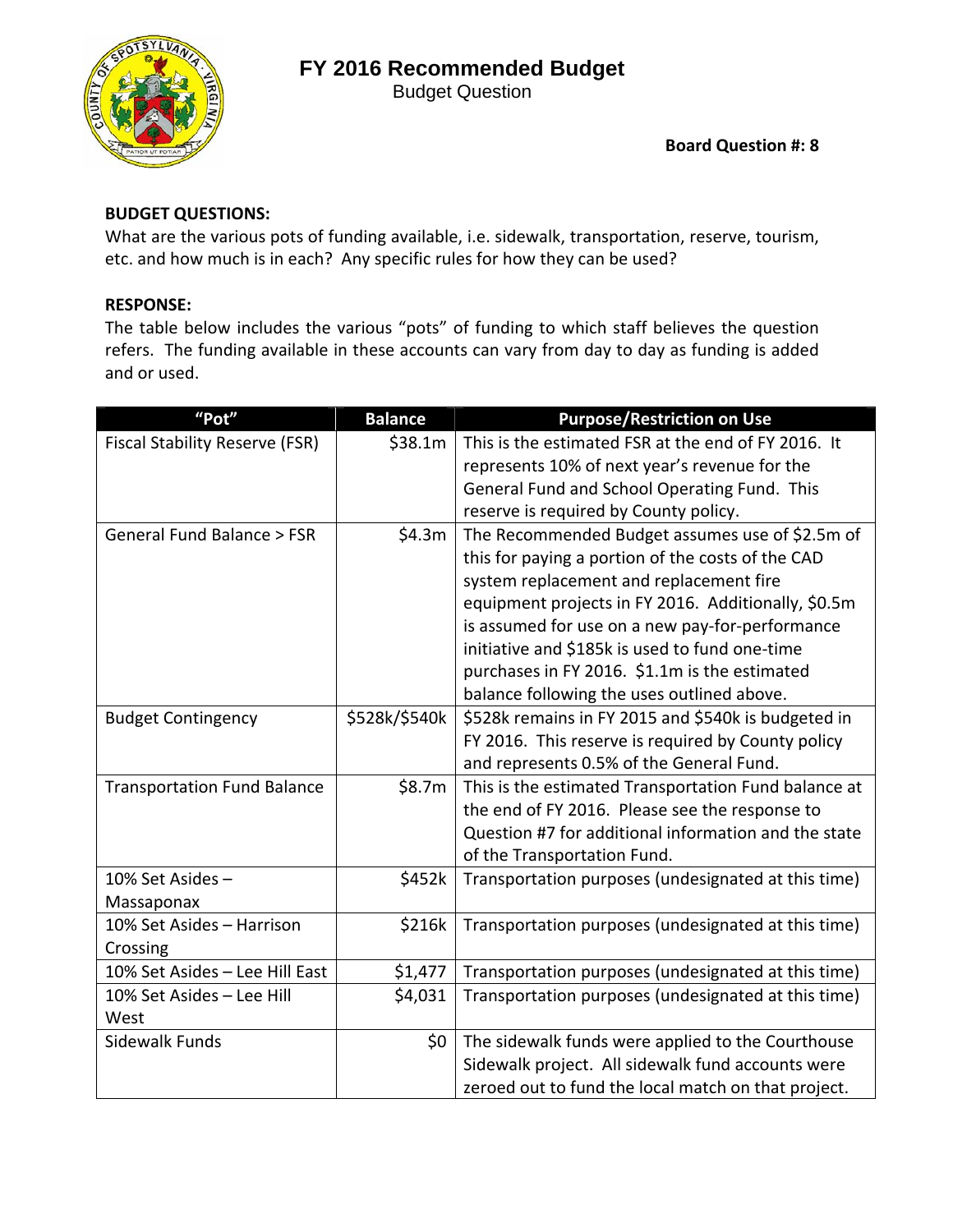Budget Question

| "Pot"                                   | <b>Balance</b> | <b>Purpose/Restriction on Use</b>                   |
|-----------------------------------------|----------------|-----------------------------------------------------|
| <b>Tourism Reserve</b>                  | \$102k         | A 5% tax is levied on the amount paid for hotel     |
|                                         |                | rooms, with 3% dedicated to tourism. State law      |
|                                         |                | limits counties to 2%, but given certain localities |
|                                         |                | including Spotsylvania, the ability to levy an      |
|                                         |                | additional 3%. 60% (3% out of 5%) of the total      |
|                                         |                | revenue received must be applied to tourism         |
|                                         |                | purposes. This \$102k is the balance that has not   |
|                                         |                | yet been applied to tourism. This funding can be    |
|                                         |                | used to support both annual tourism projects and    |
|                                         |                | capital projects related to tourism, such as the    |
|                                         |                | renovation of the former Sheriff's Office should    |
|                                         |                | the renovated building house the County museum,     |
|                                         |                | museum collections and the Visitors Center.         |
| Donation Accounts - Fire                | \$14,192       |                                                     |
| Department                              |                |                                                     |
| Donation Accounts - Fire                | \$15           |                                                     |
| Safety House                            |                |                                                     |
| Donation Accounts - Parks               | \$35,056       | Funds must be used for the item as listed in the    |
| & Recreation                            |                | title.                                              |
| Donation Accounts - One                 | \$8,613        |                                                     |
| Room School House<br>Donation Accounts- | \$13,368       |                                                     |
| Schools                                 |                |                                                     |
| Donation Accounts - Sheriff             | \$79,720       | Sheriff donations support various programs          |
|                                         |                | including Project Lifesaver; Cadets; Dare; Drug     |
|                                         |                | Take Back; Crime Prevention and Neighborhood        |
|                                         |                | Watch; Operation Blue Christmas; Crime              |
|                                         |                | Prevention Day; Retail Loss Prevention; K9; Stuff   |
|                                         |                | the Cruiser; Special Olympics; National Night Out;  |
|                                         |                | and Special Operations (unscheduled community       |
|                                         |                | events). The current balance is broken down as      |
|                                         |                | follows: \$16,988 for K9; \$20,427 for DARE; and    |
|                                         |                | \$42,305 for all other categories.                  |
|                                         |                |                                                     |
|                                         |                | The Sheriff has created a committee of Sheriff      |
|                                         |                | Staff members who are responsible for reviewing     |
|                                         |                | and approving all expenditures from this account.   |
| Donation Accounts - Animal              | \$13,103       | The Sheriff has created a committee of Sheriff      |
| Shelter                                 |                | Staff members who are responsible for reviewing     |
|                                         |                | and approving all expenditures from this account.   |
|                                         |                |                                                     |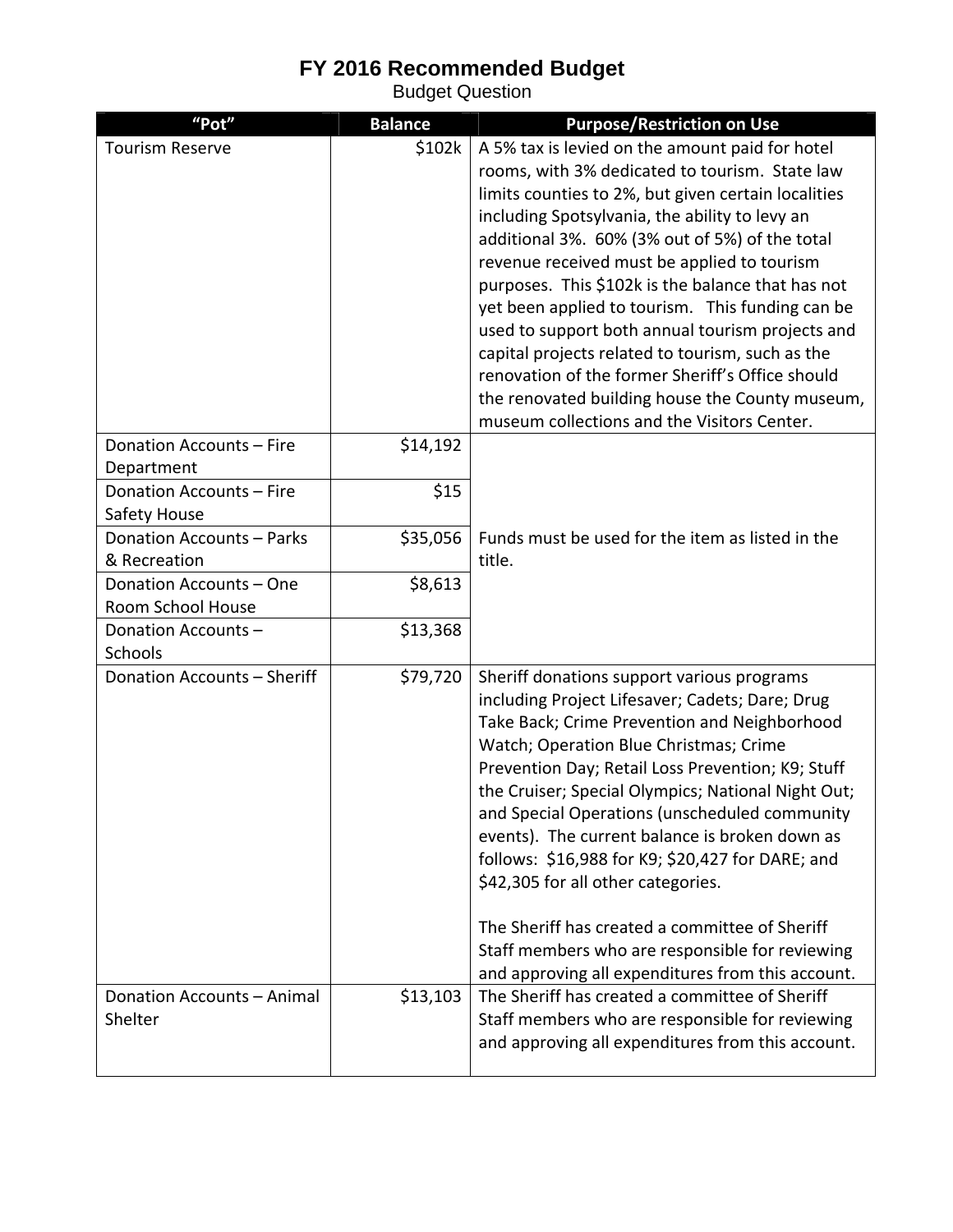Budget Question

| "Pot"                                            | <b>Balance</b> | <b>Purpose/Restriction on Use</b>                                                                   |
|--------------------------------------------------|----------------|-----------------------------------------------------------------------------------------------------|
| Donation Accounts - Joey                         | \$14           | Established in 1984 by family and supporters of                                                     |
| Knicely Fund                                     |                | six-year old Joey Kniceley to provide for the special                                               |
|                                                  |                | needs of foster children, such as clothing, special                                                 |
|                                                  |                | dietary requirements, educational needs, and gifts.                                                 |
| Donation Accounts - RAFFT                        | \$36,715       | This account was established to receive the                                                         |
| Fund                                             |                | balance of funds originally associated with the                                                     |
|                                                  |                | Rappahannock Area Foster Families Team. When                                                        |
|                                                  |                | the team was dissolved the balance of funds was                                                     |
|                                                  |                | put into a donation account and is accessed to                                                      |
|                                                  |                | provide for goods and services for children in                                                      |
|                                                  |                | foster care when those items have no other source                                                   |
|                                                  |                | of funding. Examples would include<br>medical/dental services for children not covered              |
|                                                  |                | by Medicaid, graduation expenses, extra-curricular                                                  |
|                                                  |                | activities, etc. Funds may also be used to                                                          |
|                                                  |                | recruit/train/support foster families. Annual                                                       |
|                                                  |                | expenditures are between \$3,500 and \$4,500 per                                                    |
|                                                  |                | year.                                                                                               |
| Donation Accounts - Special                      | \$2,197        | This fund addresses assistance and emergency                                                        |
| <b>Needs Fund</b>                                |                | needs that cannot be funded by Federal, State or                                                    |
|                                                  |                | Local appropriations. Holiday Hope program,                                                         |
|                                                  |                | emergency food for families and the elderly and                                                     |
|                                                  |                | other emergency needs utilize this funding.                                                         |
| Donation Accounts - Fire                         | \$5,137        | Funds must be used for the item as listed in the                                                    |
| Dept. Car Seats                                  |                | title.                                                                                              |
| Donation Accounts - Smoke                        | \$964          | Funds must be used for the item as listed in the                                                    |
| Detector Program                                 |                | title.                                                                                              |
| Donation Accounts - Litter                       | \$665          | Funds must be used for the item as listed in the                                                    |
| Control Program                                  |                | title.                                                                                              |
| Donation Accounts -<br>Reward - Rock Thrown from | \$3,480        | Account was set up when someone was injured by<br>a rock thrown from an overpass over I-95. Funding |
| <b>Bypass</b>                                    |                | is maintained for that purpose should we get info                                                   |
|                                                  |                | leading to an arrest.                                                                               |
| Donation Accounts - Rescue                       | \$390          | Funds must be used for the item as listed in the                                                    |
| <b>Squad Donations</b>                           |                | title.                                                                                              |
| Donation Accounts - Sal's                        | \$3,074        | This memorial prevention fund was established in                                                    |
| <b>Helping Hand Fund</b>                         |                | 2004 to honor the life of Salvatore Joseph Kiwall.                                                  |
|                                                  |                | Donations to this fund pay for emergency needs of                                                   |
|                                                  |                | families/children at risk of abuse, neglect, or foster                                              |
|                                                  |                | care placement.                                                                                     |
| Donation Accounts - SCFK                         | \$923          | Fund was established to support the emotional,                                                      |
| Comm. Caring Children                            |                | physical, and mental well-being of Spotsylvania's                                                   |
|                                                  |                | youngest citizens, in particular those experiencing                                                 |
|                                                  |                | chronic instability or traumatic events.                                                            |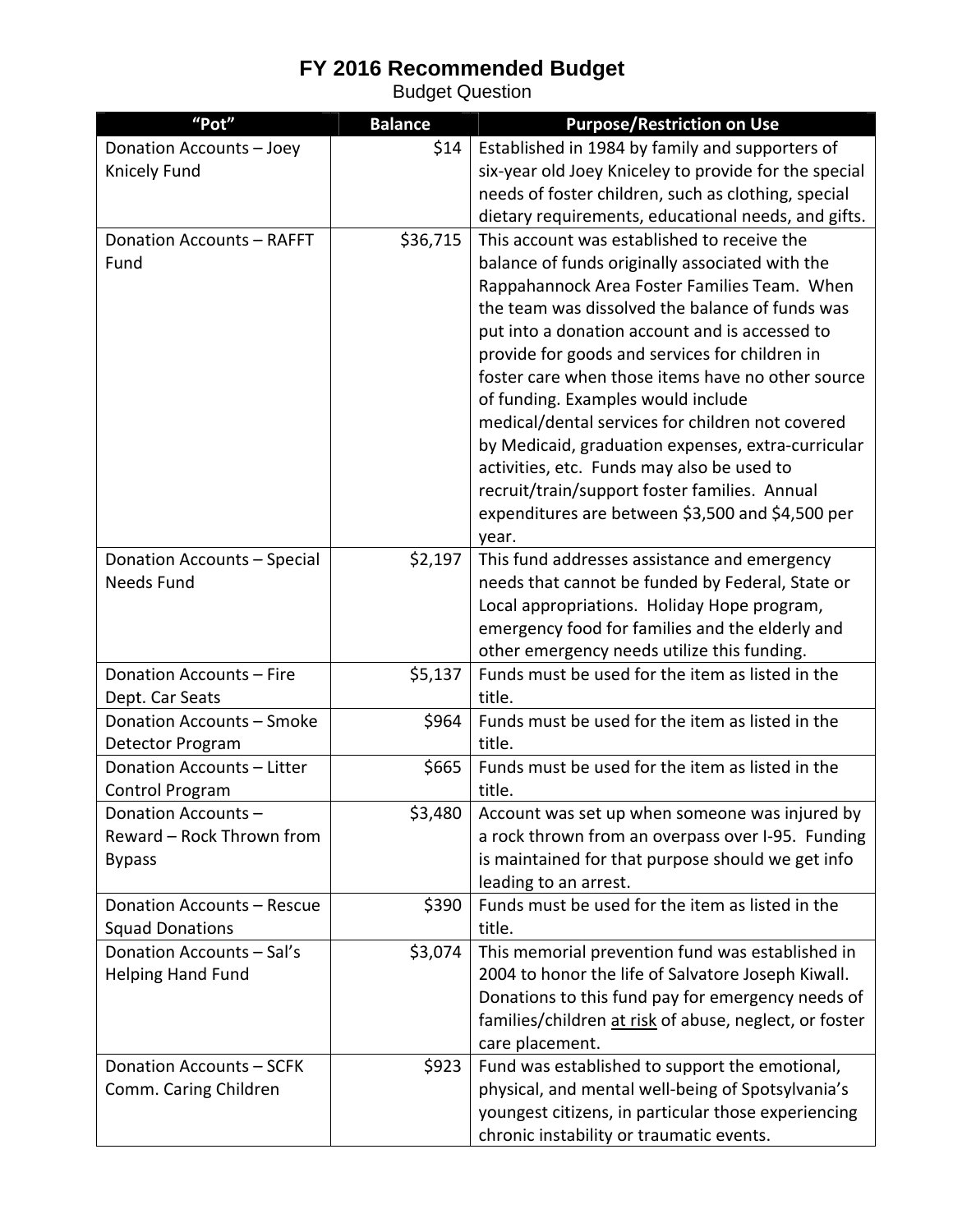Budget Question

| "Pot"                       | <b>Balance</b>   | <b>Purpose/Restriction on Use</b>                   |
|-----------------------------|------------------|-----------------------------------------------------|
| Donation Accounts - Agnes   | \$1,089          | Fund established in 2008 to benefit elderly         |
| McGee Elderly Care          |                  | residents of the County who do not qualify for      |
|                             |                  | public assistance but do need help obtaining        |
|                             |                  | medical care or other basic living expenses         |
|                             |                  | including the payment of real property taxes.       |
| Donation Accounts-          | \$3,322          | Funds must be used for the item as listed in the    |
| Purchase of Development     |                  | title.                                              |
| Rights                      |                  |                                                     |
| Donation Accounts-          | \$950            | Funds must be used for the item as listed in the    |
| Spotsylvania Museum         |                  | title.                                              |
| Donation Accounts - Dog     | \$404            | Development of a dog park                           |
| Park                        |                  |                                                     |
| Donation Accounts - Board   | \$100            | Board room mural                                    |
| Room Mural                  |                  |                                                     |
| Forfeiture & Seizure Funds- | \$694,069        | Funding is available to the Sheriff for purchase of |
| Sheriff (State and Federal) |                  | specific items approved by the State and/or         |
|                             |                  | Federal Government. \$61,124 of this balance has    |
|                             |                  | not yet been appropriated. The balance is           |
|                             |                  | available with a portion of the funding planned for |
|                             |                  | use in FY 2015 and/or FY 2016.                      |
| Forfeiture & Seizure Funds- | \$183,134        | Funding is available to the Commonwealth            |
| Commonwealth's Attorney     |                  | Attorney for purchase of specific items approved    |
| (State and Federal)         |                  | by the State and/or Federal Government. \$28,068    |
|                             |                  | of this balance has not yet been appropriated. The  |
|                             |                  | balance is available with a portion of the funding  |
|                             |                  | planned for use in FY 2015 and/or FY 2016.          |
| <b>Proffer Accounts</b>     | \$1.8m net of    | Please see the attached report on proffers. Staff   |
|                             | amount           | offers some potential projects to which these       |
|                             | restricted for   | proffers could be applied. Note the restrictions    |
|                             | service district | state, where applicable, on the proffer report.     |
|                             | debt             |                                                     |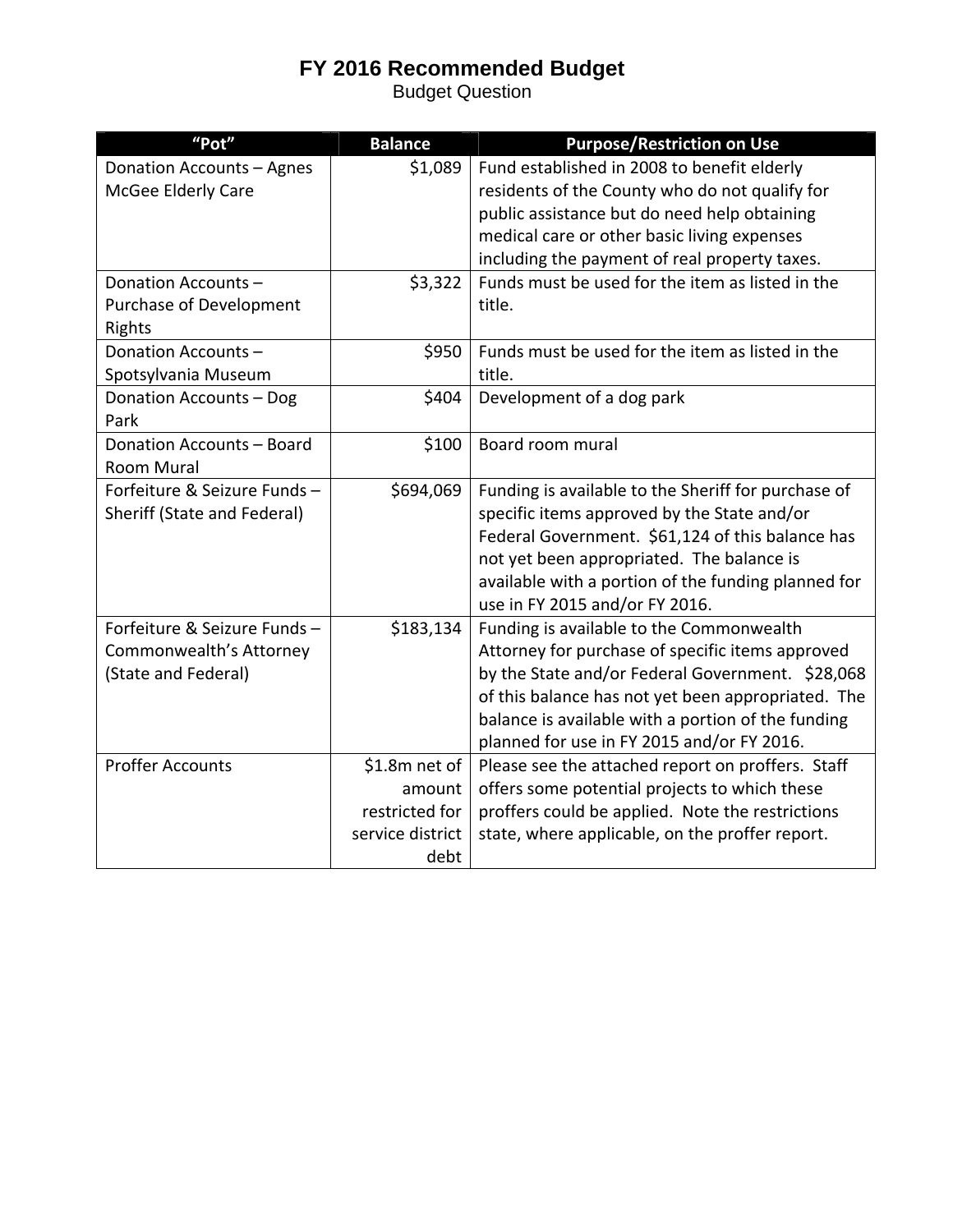# **COUNTY OF SPOTSYLVANIA**



# **BOARD OF SUPERVISORS COMMUNICATION**

**Date:** February 10, 2015

**Purpose:** 

| <b>BOS Follow-Up</b>      | Schedule Notes *   |  |
|---------------------------|--------------------|--|
| <b>Future BOS Meeting</b> | Information Only * |  |
| <b>Emerging Issue</b>     | Other:             |  |

\* May be combined

**Title:** Proffers Collected and Spent

**Summary/Analysis:** At the January 27 Board meeting, Mr. Yakabouski requested a report of proffers collected and spent and the balances on existing proffers. Attached is a listing of existing collected proffers. For each proffer category (i.e. Fire/Rescue, Library, Recreation, etc.), the list shows the amount collected, used and balance for each development paying proffers into that category.

This listing is accurate as of January 28, 2015. If occupancy permits haven't been issued and proffers haven't been received by the County as of January 28, 2015, then the development and/or the amount will not appear on this list.

**Conclusion/Recommended Action:** No action is required.

Prepared By: Beth Shealy, Code Enforcement Officer Bonnie Jewell, Senior Financial Analyst

Reviewed By: Doug Barnes, County Administrator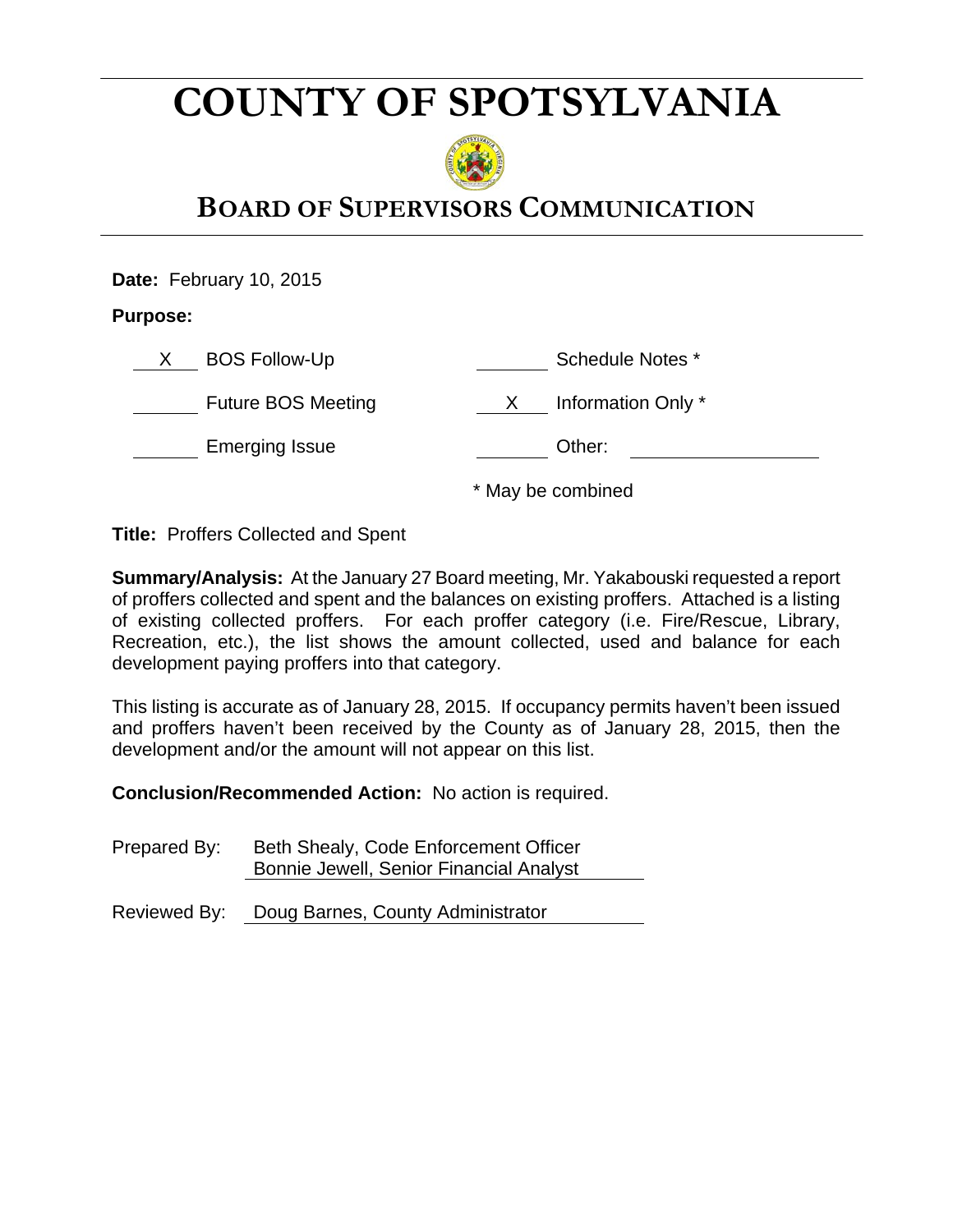| Category      | <b>Development</b>              | <b>Further</b><br><b>Restrictions?</b>        | <b>Amount</b>      | <b>Used</b>          | <b>Balance</b> | If Used, For What<br>Purpose?                                                                                                |
|---------------|---------------------------------|-----------------------------------------------|--------------------|----------------------|----------------|------------------------------------------------------------------------------------------------------------------------------|
|               | Breckenridge                    | Salem area                                    | \$11,611           | \$11,611             |                | \$0 EMS Equipment                                                                                                            |
| Fire & Rescue |                                 |                                               |                    |                      |                | Planned for use on                                                                                                           |
|               |                                 |                                               |                    |                      |                | <b>Regional Fire Training</b>                                                                                                |
|               | Glen Haven                      | Courtland area                                | \$2,266            | \$0                  |                | \$2,266 Center in FY 2017                                                                                                    |
|               | Kilburn Crossing                | None                                          | \$13,457           | $\overline{$13,457}$ |                | \$0 EMS Equipment                                                                                                            |
|               | Legacy Woods                    | None                                          | \$5,199            | \$5,199              |                | \$0 EMS Equipment                                                                                                            |
|               | Regency Park                    | None                                          | \$6,050            | \$6,050              |                | \$0 EMS Equipment                                                                                                            |
|               |                                 |                                               |                    |                      |                | Cascade air tank refill                                                                                                      |
|               |                                 |                                               |                    |                      |                | system installation-<br>\$0 Belmont fire station                                                                             |
|               | <b>Twin Oaks</b><br>Sunrise Bay | <b>Belmont Fire Station</b><br>Lake Anna area | \$4,200<br>\$2.184 | \$4,200<br>\$0       | \$2,184        |                                                                                                                              |
|               | Pleasure Island                 | Lake Anna area                                | \$180              | \$0                  | \$180          |                                                                                                                              |
|               | Lee's Parke                     | Falcon Dr. facility                           | \$1,000,000        | \$1,000,000          |                | \$0 Co 4 construction                                                                                                        |
|               | Lee's Parke                     | Falcon Dr. facility                           | \$150,000          | \$150,000            |                | \$0 Co 4 squad truck                                                                                                         |
|               |                                 |                                               |                    |                      |                | Could use towards Co.                                                                                                        |
|               | Regency at                      |                                               |                    |                      |                | 11 equipment in FY                                                                                                           |
|               | Chancellorsville                | None                                          | \$174,622          | \$0                  | \$174,622 2016 |                                                                                                                              |
|               |                                 |                                               |                    |                      |                | Planned for use in FY                                                                                                        |
|               |                                 |                                               |                    |                      |                | 2016 for Co. 11                                                                                                              |
|               | Spring Arbor                    | None                                          | \$50,000           | \$0                  |                | \$50,000 equipment                                                                                                           |
|               | <b>Total</b>                    |                                               | \$1,419,771        | \$1,190,518          | \$229,253      |                                                                                                                              |
|               |                                 |                                               |                    |                      |                |                                                                                                                              |
|               | Breckenridge                    | Salem area                                    | \$43,730           | \$43,730             |                | \$0 Salem Church Library                                                                                                     |
|               | Glen Haven                      | Courtland area                                | \$8,590            | \$7,662              |                | \$928 Library debt service                                                                                                   |
|               | Kilburn Crossing                | None                                          | \$22,504           | \$22,504             |                | \$0 Salem Church Library                                                                                                     |
|               | Legacy Woods                    | None                                          | \$8,695            | \$8,695              |                | \$0 Salem Church Library                                                                                                     |
|               | Regency Park                    | None                                          | \$402              | \$402                |                | \$0 Salem Church Library                                                                                                     |
| Library       | Sterling                        | Salem Church Library                          | \$87,500           | \$87,500             |                | \$714 for Salem Church<br>Library; \$86,786 for<br>\$0 library debt service                                                  |
|               |                                 |                                               |                    |                      |                | Maintenance at Snow                                                                                                          |
|               | Sunrise Bay                     | Lake Anna area                                | \$8,292            | \$4,500              |                | \$3,792 Library                                                                                                              |
|               | Pleasure Island                 | Lake Anna area                                | \$678              | \$0                  | \$678          |                                                                                                                              |
|               | <b>Total</b>                    |                                               | \$180,391          | \$174,992            | \$5,398        |                                                                                                                              |
|               |                                 |                                               |                    |                      |                |                                                                                                                              |
|               |                                 |                                               |                    |                      |                | Patriot Park-\$44,263;                                                                                                       |
|               | Breckenridge                    | Trail                                         | \$89,263           | \$59,071             |                | \$30,192 Loriella Trail-\$14,808                                                                                             |
|               | <b>Brittany Commons</b>         | None                                          | \$103,008          | \$103,008            |                | \$0 Patriot Park                                                                                                             |
|               | Glen Haven                      | Courtland area                                | \$22,539           | \$0                  | \$22,539       |                                                                                                                              |
|               | Lee's Parke                     | None                                          | \$15,000           | \$15,000             |                | \$0 Buoys                                                                                                                    |
|               |                                 | Trail Parking at Water                        |                    |                      |                | \$10K was received but<br>was returned in 6/2014<br>as the trail parking was<br>not completed in the<br>timeframe allowed by |

|            |                          | Trail Parking at Water |           |           |               | not completed in the<br>timeframe allowed by       |
|------------|--------------------------|------------------------|-----------|-----------|---------------|----------------------------------------------------|
|            | Legacy Woods             | Tower                  | \$0       | \$0       |               | \$0 the proffer                                    |
| Recreation |                          |                        |           |           |               | Historic Jail/One Room<br>School/ Marshall Center/ |
|            | Luck Stone               | None<br>Planning for   | \$200,000 | \$200,000 |               | \$0 Patriot Park                                   |
|            |                          | Catharpin Road         |           |           |               | Planned for use on park                            |
|            | Mullco                   | Facility               | \$15,000  | \$0       |               | \$15,000 planning in FY 2019                       |
|            | Pleasure Island          | Lake Anna area         | \$1,694   | \$1,694   | \$0           |                                                    |
|            | <b>Regency Park</b>      | None                   | \$1,054   | \$1,054   |               | \$0 Patriot Park                                   |
|            | <b>Regency Glen</b>      | None                   | \$1,500   | \$1,500   |               | \$0 Patriot Park                                   |
|            | Salem Fields             | None                   | \$6,750   | \$6,750   |               | \$0 Patriot Park                                   |
|            | Sunrise Bay              | Lake Anna area         | \$10,000  | \$1,500   | \$8,500 Buoys |                                                    |
|            | <b>Beginning Balance</b> | None                   | \$4,768   | \$4,768   |               | \$0 Patriot Park                                   |
|            | Total                    |                        | \$470,577 | \$394.345 | \$76,232      |                                                    |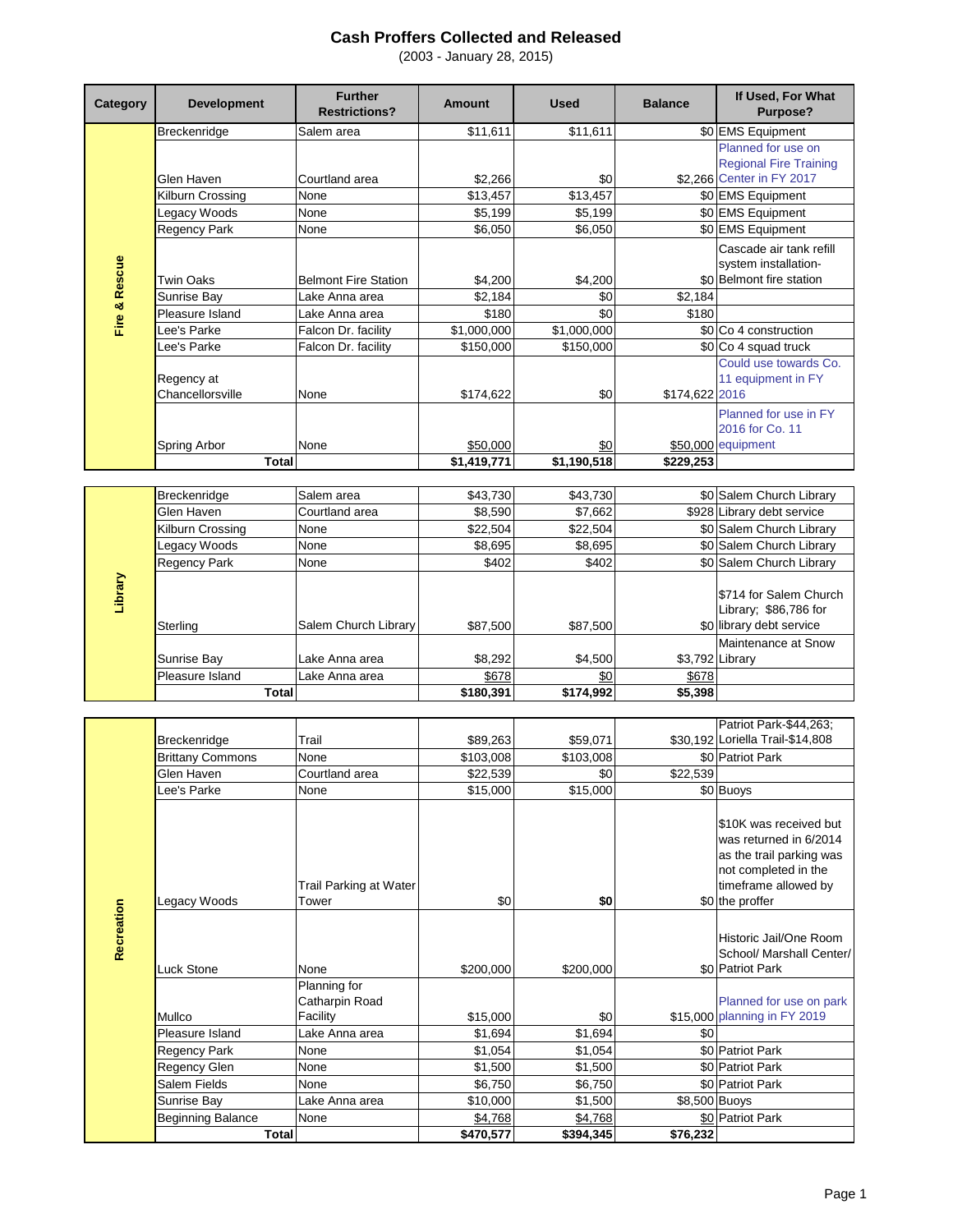| Category       | <b>Development</b> | <b>Further</b><br><b>Restrictions?</b> | <b>Amount</b> | <b>Used</b> | <b>Balance</b> | If Used, For What<br>Purpose?                                                                                                                               |
|----------------|--------------------|----------------------------------------|---------------|-------------|----------------|-------------------------------------------------------------------------------------------------------------------------------------------------------------|
|                |                    |                                        |               |             |                | Courthouse Rd. Elem.                                                                                                                                        |
|                | Salem Fields       | None                                   | \$20,250      | \$20,250    |                | \$0 addition                                                                                                                                                |
|                | Breckenridge       | None                                   | \$1,976,540   | \$1,976,540 |                | \$734,155 for<br>Courthouse Rd. Elem.<br>addition; \$575,091 for<br>Schools' debt service;<br>\$601,309 for JJ Wright;<br>\$65,985 for debt<br>\$0 service. |
|                | Glen Haven         | Courtland area                         | \$430,314     | \$251,819   |                | \$58,819 for technology<br>upgrades at Chancellor<br>E.S., Riverbend H.S.,<br>and Salem E.S.;<br>\$193,000 for Riverbend<br>\$178,495 debt service          |
| <b>Schools</b> | Kilburn Crossing   | None                                   | \$58,819      | \$58,819    |                | Harrison Rd. Elem.<br>\$0 addition                                                                                                                          |
|                | Legacy Woods       | None                                   | \$22,726      | \$22,726    |                | \$21,924 for Harrison Rd.<br>Elem. Addition; \$802 for<br>\$0 JJ Wright                                                                                     |
|                | Sunrise Bay        | Lake Anna area                         | \$373,910     | \$351,916   |                | \$65,984 for JJ Wright;<br>\$197,952 for Capital<br>Maintenance; \$87,979<br>\$21,994 for debt service                                                      |
|                | Pleasure Island    | Lake Anna area                         | \$30,644      | \$30,644    |                | \$0 Debt service                                                                                                                                            |
|                |                    | Parkside Elem.                         |               |             |                |                                                                                                                                                             |
|                | Lee's Parke        | Addition reimb.                        | \$1,400,000   | \$1,400,000 |                | \$0 Massponax Ch. Road                                                                                                                                      |
|                | <b>Total</b>       |                                        | \$4,313,201   | \$4,112,713 | \$200.488      |                                                                                                                                                             |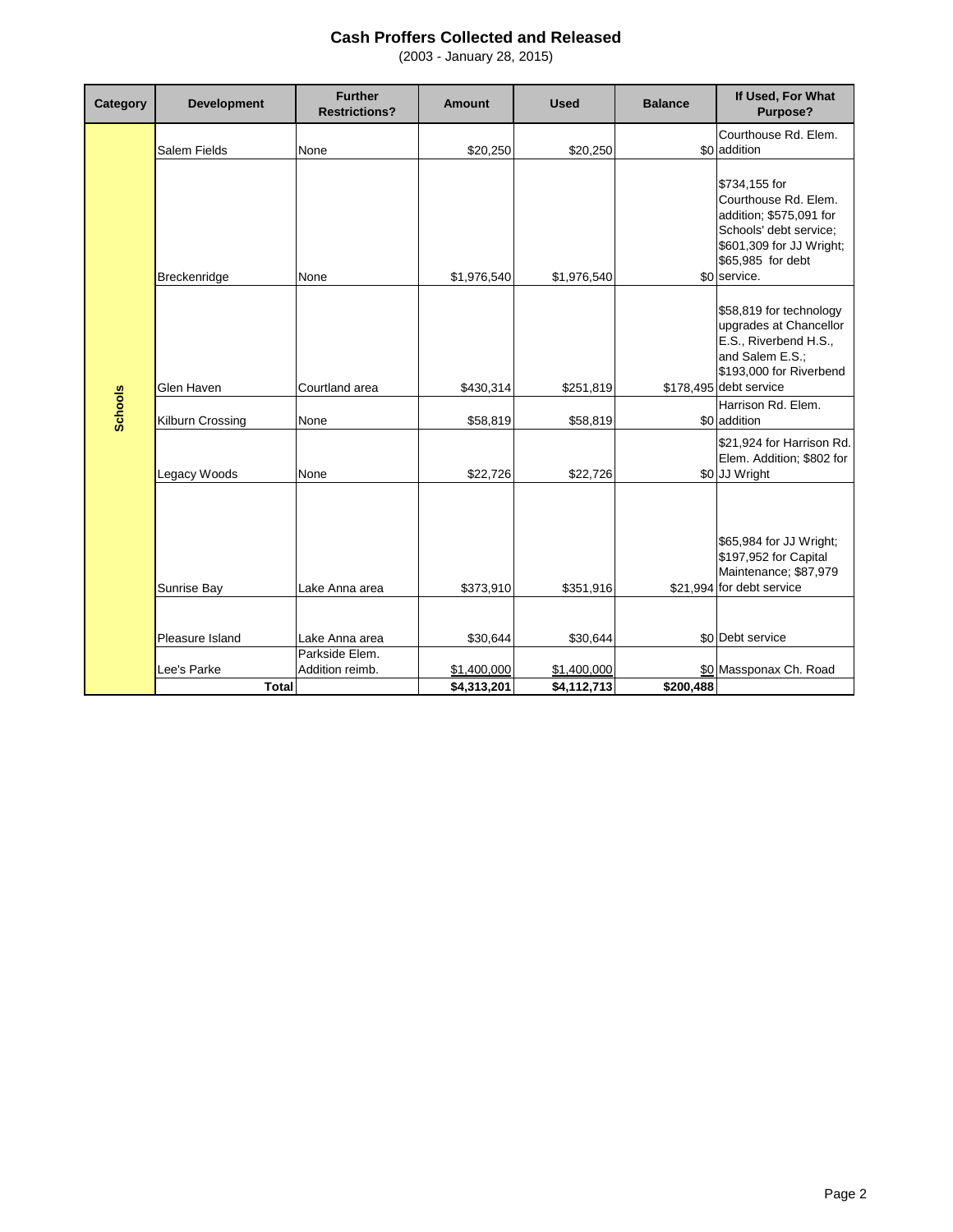| Category                       | <b>Development</b>                | <b>Further</b><br><b>Restrictions?</b>       | Amount              | <b>Used</b>         | <b>Balance</b>  | If Used, For What<br><b>Purpose?</b>            |
|--------------------------------|-----------------------------------|----------------------------------------------|---------------------|---------------------|-----------------|-------------------------------------------------|
|                                |                                   |                                              |                     |                     |                 |                                                 |
|                                |                                   |                                              |                     |                     |                 | Chancellor/Gordon                               |
|                                | <b>Beginning Balance</b>          | None                                         | \$30,000            | \$30,000            |                 | \$0 intersection project<br>Chancellor/Gordon   |
|                                | Breckenridge                      | Salem area                                   | \$164,434           | \$164,434           |                 | \$0 intersection project                        |
|                                |                                   |                                              |                     |                     |                 |                                                 |
|                                |                                   | Debt service on                              |                     |                     |                 | Debt service on service                         |
|                                |                                   | service district roads                       |                     |                     |                 | district roads in hospital                      |
|                                | Cosner Corner East                | in hospital area                             | \$982,250           | \$655,332           | \$326,918 area  |                                                 |
|                                |                                   |                                              |                     |                     |                 | Reimb. Massaponax Set                           |
|                                | Cosner Corner HD                  | Study at Exit 126                            | \$50,000            | \$50,000            |                 | Aside for corridor study<br>\$0 at 126          |
|                                |                                   |                                              |                     |                     |                 | Debt service on service                         |
|                                | Cosner Corner HCA                 | 195 Bridge Bonds                             | \$52,500            | \$52,500            |                 | \$0 district bridge                             |
|                                |                                   |                                              |                     |                     |                 | Could be used for                               |
|                                |                                   |                                              |                     |                     |                 | Harrison Widening - Old                         |
|                                | Glen Haven                        | Courtland area                               | \$55.763            | \$49.727            | \$6,036 2016    | Plank to Gordon in FY                           |
|                                |                                   |                                              |                     |                     |                 |                                                 |
|                                |                                   | Gutter, Sidewalk, Etc.                       |                     |                     |                 |                                                 |
|                                | Kilburn Crossing                  | on Gordon widening                           | \$12,400            | \$0                 | \$12,400        |                                                 |
| Transportation                 | Luck Stone                        | None                                         | \$100,000           | \$100,000           |                 | \$0 Mass Ch Rd/Rt 17 int                        |
|                                |                                   |                                              |                     |                     |                 |                                                 |
|                                | Miller Oil                        | Left turn lane-Mudd<br>Tavern & Dan Bell Ln. | \$95,000            | \$0                 | \$95.000        |                                                 |
|                                |                                   |                                              |                     |                     |                 |                                                 |
|                                |                                   |                                              |                     |                     |                 | Could be used for Grand                         |
|                                |                                   |                                              |                     |                     |                 | <b>Brooks Road</b>                              |
|                                | Pleasure Island                   | Lake Anna Area                               | \$5,030             | \$0                 |                 | \$5,030 Resurfacing in FY 2016                  |
|                                |                                   | None                                         |                     |                     |                 | Chancellor/Gordon<br>\$0 intersection project   |
|                                | Regency Park<br>Sigma (Cash Bond) | Route 3 Widening                             | \$1,292<br>\$33,500 | \$1,292<br>\$33,500 |                 | \$0 Rt. 3 widening                              |
|                                |                                   |                                              |                     |                     |                 |                                                 |
|                                |                                   |                                              |                     |                     |                 | Could be used for Grand                         |
|                                |                                   |                                              |                     |                     |                 | <b>Brooks Road</b>                              |
|                                | Sunrise Bay                       | Lake Anna area                               | \$61,383            | \$0                 |                 | \$61,383 Resurfacing in FY 2016                 |
|                                | Lee's Parke                       | Mass Transit                                 | \$54,000            | \$54,000            |                 | \$0 VRE project                                 |
|                                |                                   |                                              |                     |                     |                 |                                                 |
|                                | Heritage Woods                    | Study at Exit 126                            | \$60,000            | \$60,000            |                 | \$0 Exit 126 IMR                                |
|                                | Total                             |                                              | \$1,757,552         | \$1,250,785         | \$506,767       |                                                 |
|                                |                                   |                                              |                     |                     |                 |                                                 |
|                                |                                   |                                              |                     |                     |                 | Planned for use in FY<br>2017 for Fire Training |
|                                | Glen Haven                        | Courtland area                               | \$23,187            | \$0                 | \$23,187 Center |                                                 |
|                                |                                   |                                              |                     |                     |                 | Planned for use in FY                           |
|                                |                                   |                                              |                     |                     |                 | 2017 for Fire Training                          |
| Gov't Facilities               | Spring Arbor                      | None                                         | \$24,824            | \$0                 | \$24,824 Center |                                                 |
|                                | Regency Park                      | None                                         | \$1,084             | \$1,084             |                 | \$0 Project design funding                      |
|                                | <b>Turnberry East</b>             | None                                         | \$125,700           | \$125,700           | \$48,010        | \$0 Project design funding                      |
|                                | Total                             |                                              | \$174,794           | \$126,784           |                 |                                                 |
|                                | Glen Haven                        | Courtland area                               | \$8,219             | \$8,070             | \$148           |                                                 |
|                                |                                   |                                              |                     |                     |                 | Used for public safety                          |
| Enforce-<br>ment<br><b>Law</b> | <b>Regency Park</b>               | None                                         | \$252               | \$252               |                 | \$0 radio system                                |
|                                | <b>Total</b>                      |                                              | \$8,471             | \$8,322             | \$148           |                                                 |
|                                |                                   |                                              |                     |                     |                 |                                                 |
|                                |                                   |                                              |                     |                     |                 | \$34,033 for Belmont                            |
| <b>Magnolia</b>                |                                   |                                              |                     |                     |                 | meeting/training room                           |
| <b>Harbour</b>                 |                                   |                                              |                     |                     |                 | and buoys; \$8,675 for                          |
|                                |                                   | Lake Anna project                            | \$47,715            | \$42,708            | \$5,007         | <b>Belmont Park</b>                             |
|                                | <b>Total</b>                      |                                              | \$47,715            | \$42,708            | \$5,007         |                                                 |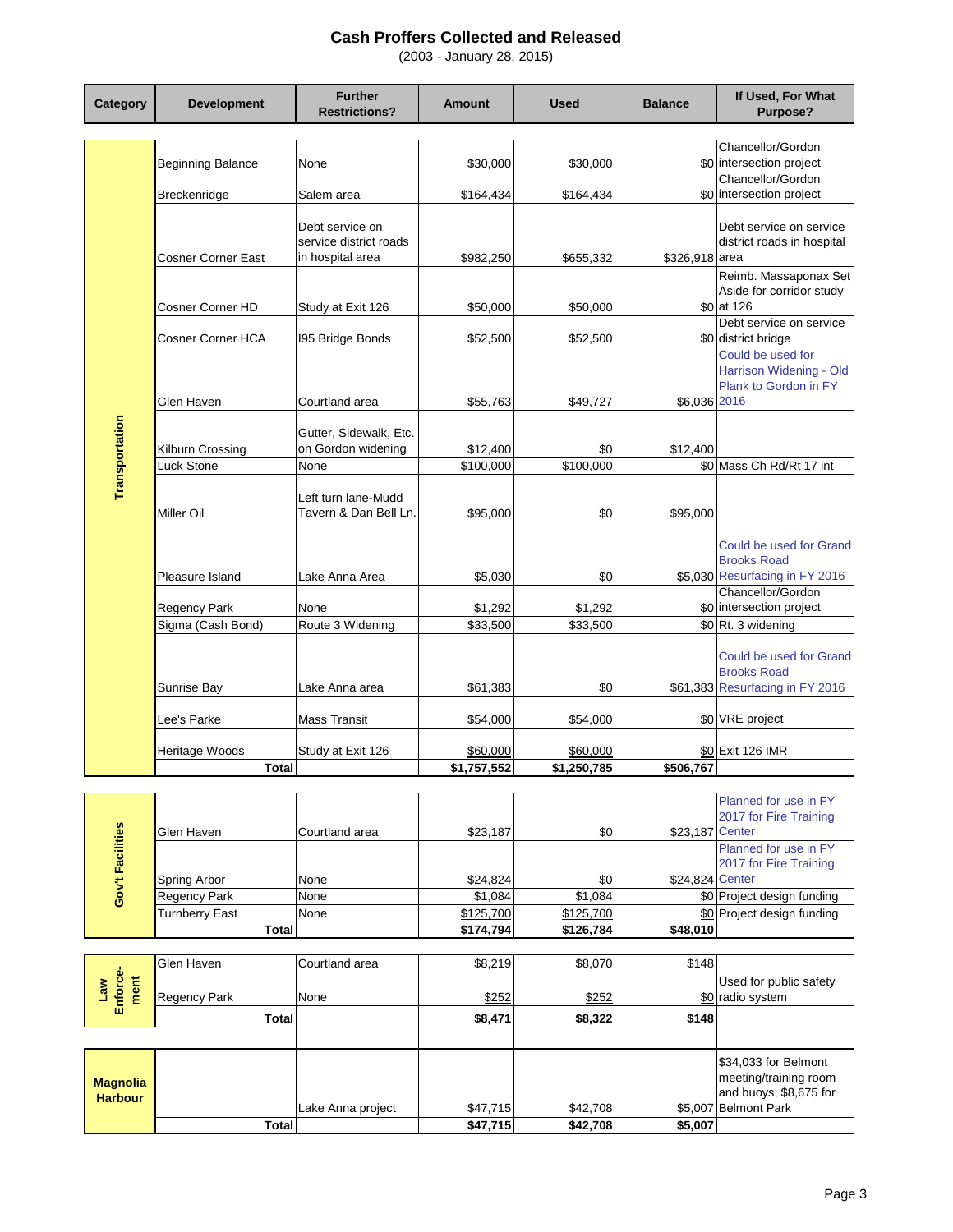| Category          | <b>Development</b> | <b>Further</b><br><b>Restrictions?</b>                                                                                               | <b>Amount</b> | <b>Used</b> | <b>Balance</b> | If Used, For What<br>Purpose?                                                                      |
|-------------------|--------------------|--------------------------------------------------------------------------------------------------------------------------------------|---------------|-------------|----------------|----------------------------------------------------------------------------------------------------|
| <b>Mill Creek</b> |                    | \$68,640 - Salem<br>area; \$50,000 for<br>intersection<br>improvements of<br>Foster Rd. & Smith<br>Station or at Board<br>discretion | \$118,640     | \$118,640   |                | \$28,472 for project<br>design funding, \$90,168<br>for Facility Asset<br>\$0 Mangement in FY 2013 |
|                   | Total              |                                                                                                                                      | \$118,640     | \$118,640   | \$0            |                                                                                                    |

| es     | <b>Beginning Balance</b> | None                                                            | \$3,600  | \$2,000  |          | \$1,600 Lake Anna soil sample |
|--------|--------------------------|-----------------------------------------------------------------|----------|----------|----------|-------------------------------|
| ö<br>ဥ | <b>Harrison Crossing</b> | Commercial to<br>Historic transition<br>plan for Rt. 3 corridor | \$25,000 | \$10,000 |          | \$15,000 Land use study       |
| w      | Total                    |                                                                 | \$28,600 | \$12,000 | \$16,600 |                               |

| Pamunkev |       | Anna area<br>∟аке | ^-^<br>416<br>ے ت⊕                                                                                     | \$0 | $P - P$<br>.<br>JOZ.<br>. .             |  |
|----------|-------|-------------------|--------------------------------------------------------------------------------------------------------|-----|-----------------------------------------|--|
| Point    | otal` |                   | $\begin{array}{c} \bullet \textcolor{red}{\mathbf{r}} \textcolor{red}{\mathbf{r}} \end{array}$<br>.416 | \$0 | ぐらつ<br>$\overline{110}$<br>⊕J∡<br>2 I V |  |

|                | Glen Haven            | Courtland area | \$144,205 | \$0       | \$144,205 match. | \$8,582 budgeted but not<br>vet released for the                                                                                                                               |
|----------------|-----------------------|----------------|-----------|-----------|------------------|--------------------------------------------------------------------------------------------------------------------------------------------------------------------------------|
| Program<br>PDR |                       |                |           |           |                  | \$57,900 - Survey of<br><b>Chancellor Post Office</b><br>site, Grant match for<br>PDR; VDACS grant<br>funding match -<br>\$54,770; \$43,750 for<br><b>Craig Property Grant</b> |
|                | <b>Turnberry East</b> | None           | \$600,000 | \$156,420 | \$443,580 Match  |                                                                                                                                                                                |
|                | Total                 |                | \$744,205 | \$156,420 | \$587,785        |                                                                                                                                                                                |

|                            |       |             |           |           |                 | Wilderness water tower |
|----------------------------|-------|-------------|-----------|-----------|-----------------|------------------------|
| <b>Fawn Lake</b> Fawn Lake |       | Water tower | \$624.288 | \$616.288 | \$8,000 project |                        |
|                            | Total |             | \$624.288 | \$616.288 | \$8,000         |                        |

|  | Lafayette<br><b>Crossing</b> | Lafayette Crossing<br>Total | None | \$268,746<br>\$268,746 | \$159,365<br>\$159,365 | \$109,381 2016.<br>\$109,381 | \$56,447 planned for use<br>in FY 2015 on radio<br>system upgrade project.<br>Balance could be used<br>towards Judicial Center<br>renovation or any<br>number of projects in FY |
|--|------------------------------|-----------------------------|------|------------------------|------------------------|------------------------------|---------------------------------------------------------------------------------------------------------------------------------------------------------------------------------|
|--|------------------------------|-----------------------------|------|------------------------|------------------------|------------------------------|---------------------------------------------------------------------------------------------------------------------------------------------------------------------------------|

| <b>Solid</b> |                   |                |         |         |      | Chancellor convenience   |
|--------------|-------------------|----------------|---------|---------|------|--------------------------|
| <b>Waste</b> | <b>Glen Haven</b> | Courtland area | \$2,142 | \$2,103 |      | \$39 site access project |
|              | Total             |                | \$2,142 | \$2,103 | \$39 |                          |

|                 | Total    |      | \$157,328 | \$0        | \$157,328 |                                      |
|-----------------|----------|------|-----------|------------|-----------|--------------------------------------|
|                 | Lakeside | None | \$157,328 | <u>\$0</u> |           | \$157,328 for this purpose, as well. |
|                 |          |      |           |            |           | Balance could be used                |
| <b>Lakeside</b> |          |      |           |            |           | renovation in FY 2016.               |
|                 |          |      |           |            |           | towards Judicial Center              |
|                 |          |      |           |            |           | \$39,332 planned for use             |
|                 |          |      |           |            |           |                                      |